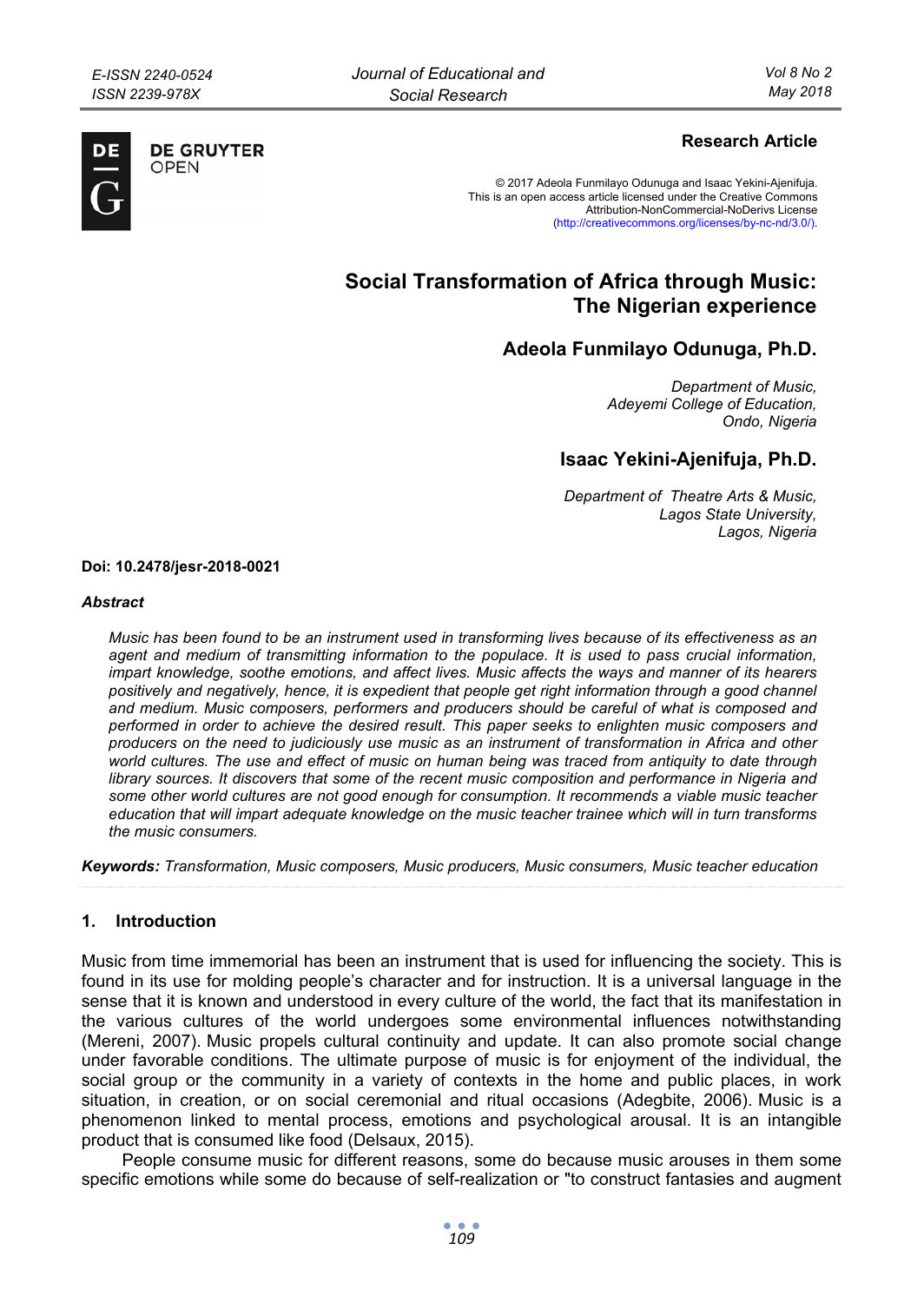| E-ISSN 2240-0524 | Journal of Educational and | Vol 8 No 2 |
|------------------|----------------------------|------------|
| ISSN 2239-978X   | Social Research            | May 2018   |

reality" (Delsaux, 2015) The treatment of music as a product has been relatively ignored but researches have been done on music consumers to explore how and why people consume music. It was discovered that consumers has expectations based on previous experience and recommendations given by other listeners (Lyravlos, 2017). On the other hand, characteristics of consumers and characteristics of music may interact to produce purchase and consumption. That means that if the expectation of the music consumer from the music either as a pure entertainment or to arouse certain emotions matches with the composition, there will be purchase of such music and vice versa. This implies that a music composer has the ability to awake some instincts in the consumer. If this is so, then, the composer must be careful and mindful of what his music will arouse in the listener.

The music arena is filled with talented artists that are more of music enthusiasts than music practitioners hence, the influx of diverse styles of music. Since the societal acceptability is what is celebrated, each musician tends to work on being accepted than producing 'good' music. The society on their part too, especially the youths, consumes music that is in vogue, not minding the value. This means that the young people like to be identified with their peers, so this attracts them to music that is preferred by their age groups. Most often, this music, contains meaningless lyrics and rhymes. The effect of these music on the youth and adult alike is worrisome. Most popular music and their lyrics does not pass any valuable information. For example, one lyrics says: 'Ori e o fon ka sibe, O tu ka sibe' Meaning: Your head (brain is scattered)

Another one goes thus: 'Kolomental, O ya, start to dey craze'

This paper is thus written to condemn such worthless music and recommends composition and performance of music that can transform the society.

## **2. Methodology**

This research work adopts the qualitative research method which involves examining past and present events in the context of the present condition to draw conclusion and make prediction about the future. It relies on written documents, oral tradition and musical performances in its approach. The step involves formulating an idea, gathering and collating information and its sources. It allows reflection in order to provide possible answers to current issues and problem It uses library search to source for its data.

#### **3. Concept of Transformation**

The word 'transformation ' has been in existence for a long time but the usage of the word was frequent in the early 1990's when it came to be associated with the massive plan to overhaul our nation's education system (Leslie, 2005). Transformation means a process whereby there is a marked change in form, nature or appearance. A paradigm change which could be individual or collective. It is also a radical correction of social ills, a commensurable decrease in crime rates, supernatural blessing on local commerce, healing of the broken hearted and an export of kingdom of righteousness (Leslie, 2005). In this paper, social transformation is used to describe changes of society's systemic characteristics as it relates to cultural values and ideas.

#### **4. The Value of Music from Antiquity**

Music has been an indispensable object that was valued across western musical periods. These musical periods ranged from antiquity to the contemporary time. The practice of music in these periods has been found to merge from the flow of time, movements in societies and strain of national and international cultural contacts. But, each of these periods saw the use of music by musicians to reform the society. Tracing music from the antiquity, it was discovered that the early society used music to enhance human personality and to maintain order. The study of ancient sources reveals that in ancient Greece, music was a very important part of people's everyday routine. It was highly regarded and present in all private and public festivities. The term 'music' in the Greek world covered dance, lyrics and the performance of poetry. Music, Asma-the singing and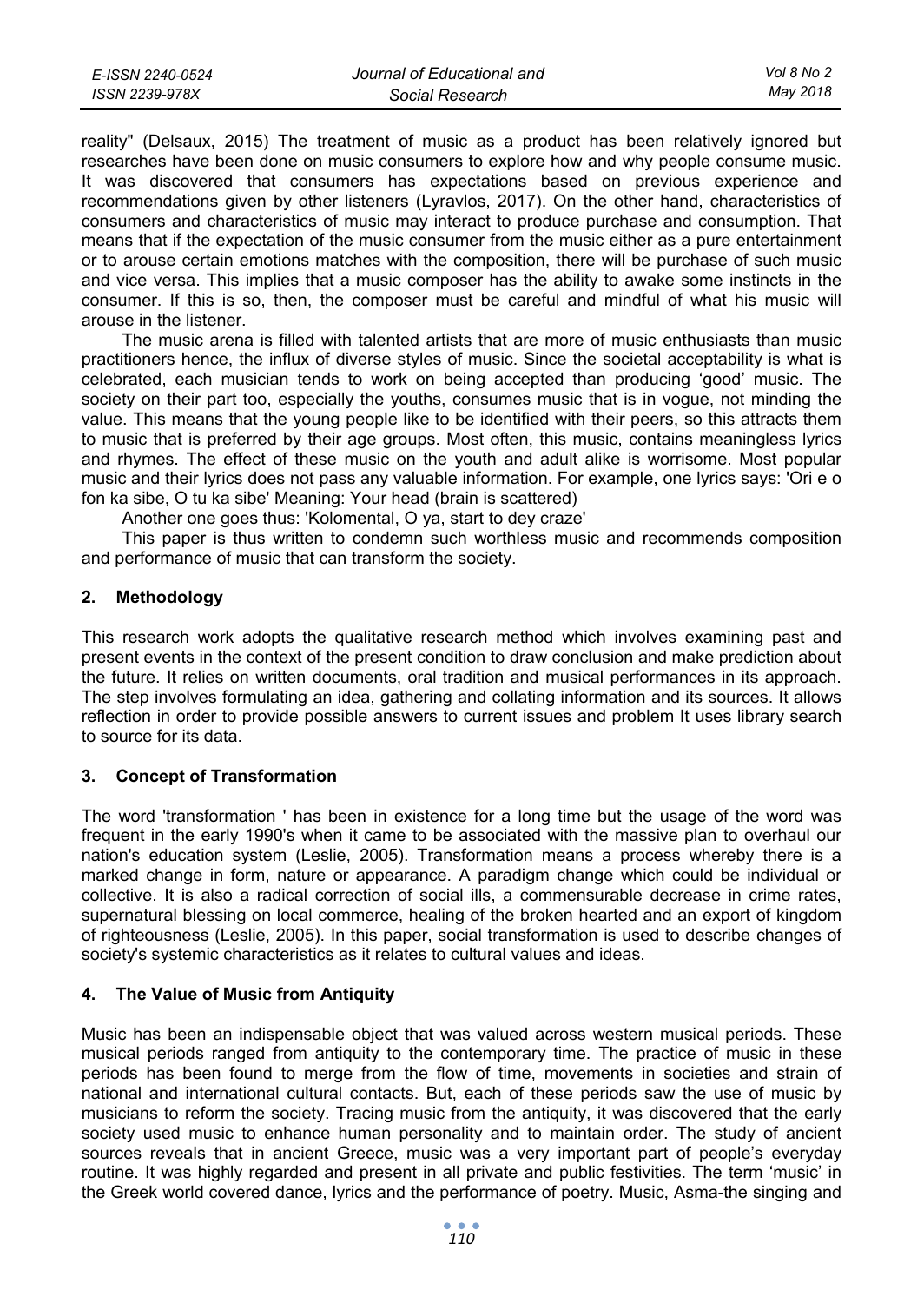| E-ISSN 2240-0524 | Journal of Educational and | Vol 8 No 2 |
|------------------|----------------------------|------------|
| ISSN 2239-978X   | Social Research            | Mav 2018   |

lyrics- Orchisis- group of dancers were features of a highly civilized community as well as factors and indicators of a higher quality of life. Except being an important element in both public and private celebrations, music played an important role on unpleasant occasions and it made daily hardship more tolerable (Hemmingway, 2001).

Music players accompany women while kneading, as well as workers during harvest and soldiers on their way to the battle. The ancient Greeks recognized music literally as a gift from the gods and as a divine instrument to assist in healing both soul and body. It purifies and sooth peoples souls and also help them to relax. Instrumental music and the singing of hymn regularly accompanied everyday activities and formal acts of worship (Cartwright, 2017). Shepherds piped to their flocks, oarsmen and infantry kept time to music and women made music at home. Music was also an important element of Greek education and dramatic performances held in theatres such as plays, recitals and competitions. But at a certain point, there was a change in the way the Greeks perform and consume music. Plato in Lyravlos (2017) complained about the new music thus:

*"Our music was once divided into proper forms….it was not permitted to exchange the melodic styles of these established forms and orders. Knowledge and informed judgment penalized disobedience. There were no whistles, unmusical mob noises, or clapping for applause. The rule*  was to listen and silently learn.....But later, an unmusical anarchy was led by poets who had natural *talent, but were ignorant of the laws of music…..Through foolishness they deceived themselves into thinking that there was no right or wrong way in music, that it was to be judged good or bad by the pleasure it gave. By their works and their theories they infected the masses with the presumption to think themselves adequate judges. So our theatres once silent, grew vocal, and aristocracy of music gave way to a pernicious theatrocacy…… the criterion was not music, but a reputation for promiscuous cleverness and a spirit of law breaking."* 

From this quote, it can be established that there are 'established forms' and 'laws of music' and Plato was complaining about the falling away of such principles into 'spirit of law breaking'. From the description above, we can deduce that music of the ancient Greeks was initially effective, utilitarian, meaningfully controlled and functional. But, overtime it gradually lost its secular role. This, from the narrative, is traceable to the composers.

The Greek philosophers envision music as a paradigm of harmonious order reflecting the cosmos and the human soul. Music was also held to have certain therapeutic benefits, even medicinal powers over physical and mental illnesses (Lyravlos, 2017). They believed music could have a beneficial effect on both the mind and body of the listener. Good music is therefore, expected to stimulate the development of attentiveness, co-operation, relaxed and interactive listening, self-confidence, self-esteem, cultural values, interpersonal relationships, aesthetic sensitivity and aesthetic evaluation. This means that any music that does not enhance any of the listed values is not suitable for consumption. In the classical period which was known as the age of enlightenment, music was used to reflect a taste for structural clarity (Estrella, 2016). This led to changes in the way music was performed. The music thus became lighter, clearer and less complex in texture in comparison to the heavy music of the earlier periods. The power that controls music shifted from the aristocrat and the church to the middle class. This was probably due to changes in the economic order and social structure which also had the effect of altering the balance of availability and quality of musicians (Lumen, 2017). As the age progressed, the nobility became the primary patrons of instrumental music, while public taste increasingly preferred lighter music. Melody tend to be shorter with clear phrases. While vocal music was popular, greater importance was given to instrumental music. The piano was the primary instrument used by the composer of this time and there was appetite for a continual supply of new music. This appetite was sustained by quality music of a refined nature. Just as music was utilitarian in the western world, music does much more than that in Africa. This is because music in Africa is an integral part of their life. It is functional and it permeates an African through his entire day, through all the changes of his life, from the time he came into this world until after he has left it.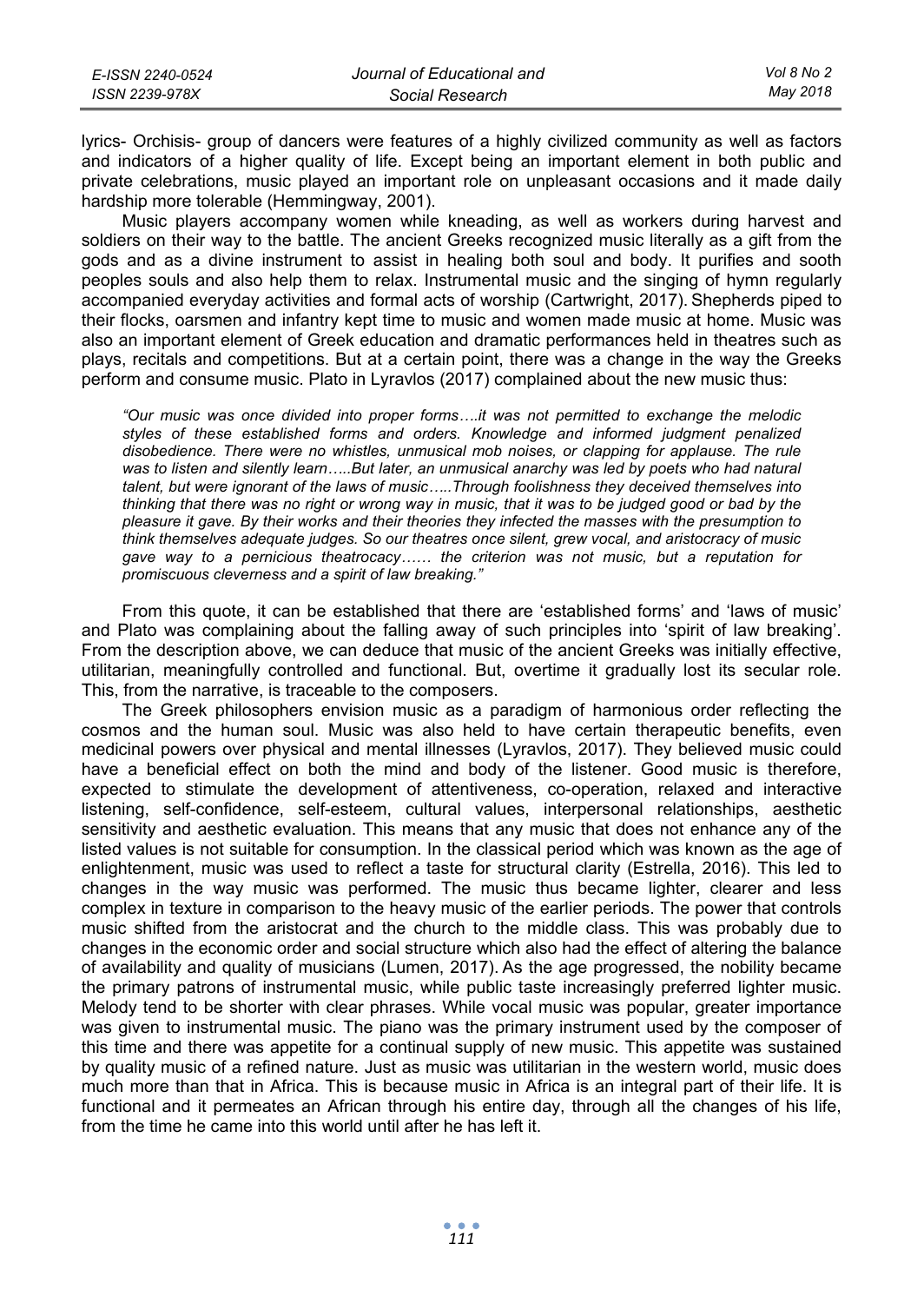#### **5. Music in Africa**

African music covers the in-depth, possible range of expression, including spoken dialogue and all manner of natural sounds. Every conceivable sound has its place in African traditional music. African music is organized and performed as part of the process of living together. In the African context, whether in war, in communal development projects or just for summoning people to emergency meetings, appropriate music has been regarded as indispensable in infusing patriotism, challenge, dynamism and animation. In Africa, music provides entertainment and is employed as a means of social interaction. Everyone participates in the process of its performance. Traditional music of Africa is the music of the people composed in traditional idiom. It is the extant folk music being practiced in the African villages. It has very strong links with its exponents. It retains its symbolisms and its psychological effect on its practitioners. The period of the composition and the author of traditional African music may not be known as it is passed on from generation through oral tradition.

African music occurs at several levels in African traditional society. These are predominant ceremonial, social and folkloric music. Ceremonial music is specially bound to special groups e.g. music for worship belongs to gods, goddesses and shrines or the diviners and worshippers. Music here is used to invoke spirits or appease the gods. This worship music welcomes no change in that the gods or goddesses of this music are formed to be very superior. There must be preparation and organization before ceremonial music could take place. It is strictly traditional. Other ceremonial music are: palliative music, (music used to heal the sick) burial music, chieftaincy and initiation music. Music performance in Africa both at the secular (societal) and the sacred (religious) level has been majorly influenced by western music. Though, this action is hinged on acculturation, yet there are some certain fundamental rules that should govern any music that is meant for human consumption. These rules which are both unwritten than written are needed to sanitize the music arena.

#### **6. Transformation and Music**

Music has been used by a lot of musician to transform the society. This is done through the use of their song lyrics to correct the erring members of the society and to commend the good members of the same society. In the traditional Africa, before the independence of the countries, music at the social level, was concerned with "four major life – stations of each member of the group, namely birth, puberty, marriage, and death and the moral and social education and integration of young and old members of the group. Here we have those functions at which it is permissible to sing abusive songs about named members of the group whose conduct is deemed unsatisfactory, as well as poetry and wise sayings in which the element of music is very close to the surface; and all other activities that are conducive to the continued moral, mental and social health of the group. According to Onikoyi (2009), right from the early 60's in Nigeria, music has been a veritable tool of transformation by musicians like Fela Anikulapo Kuti, Ebenezer Obey, Sunny Ade, Oliver d' Coque, Victor Uwaifo, Bala Miller etc. Music was used by these musicians to correct erring members of Nigerian society including the government. The lyrics of their songs was targeted at warning, instructing and praising people. The effect of these music was felt by the withdrawal of some government edicts and the change in attitude and character of some prominent Nigerian that was proverbially warned. Music of nowadays is gradually digressing from the task of transforming lives. Onikoyi (2009), further states that:

*There is a missing link between contemporary Nigerian music and the grand oldies of the 60's to 70's. Where are those beatuiful, elevating, inspiring, .....soul lifting.....voices of the 70's?... Where are those proverbial songs and sounds filled with gongs and lyrics.......with their word of wisdom...?* 

This writer asserts that music has lost its value that it has in those early years. He posits further that, ' it is losing those fundamental elements that gave it value at its onset'. Nigerian songs are gradually lacking the power to inspire, as someone recently put it, 'they are more of nuisance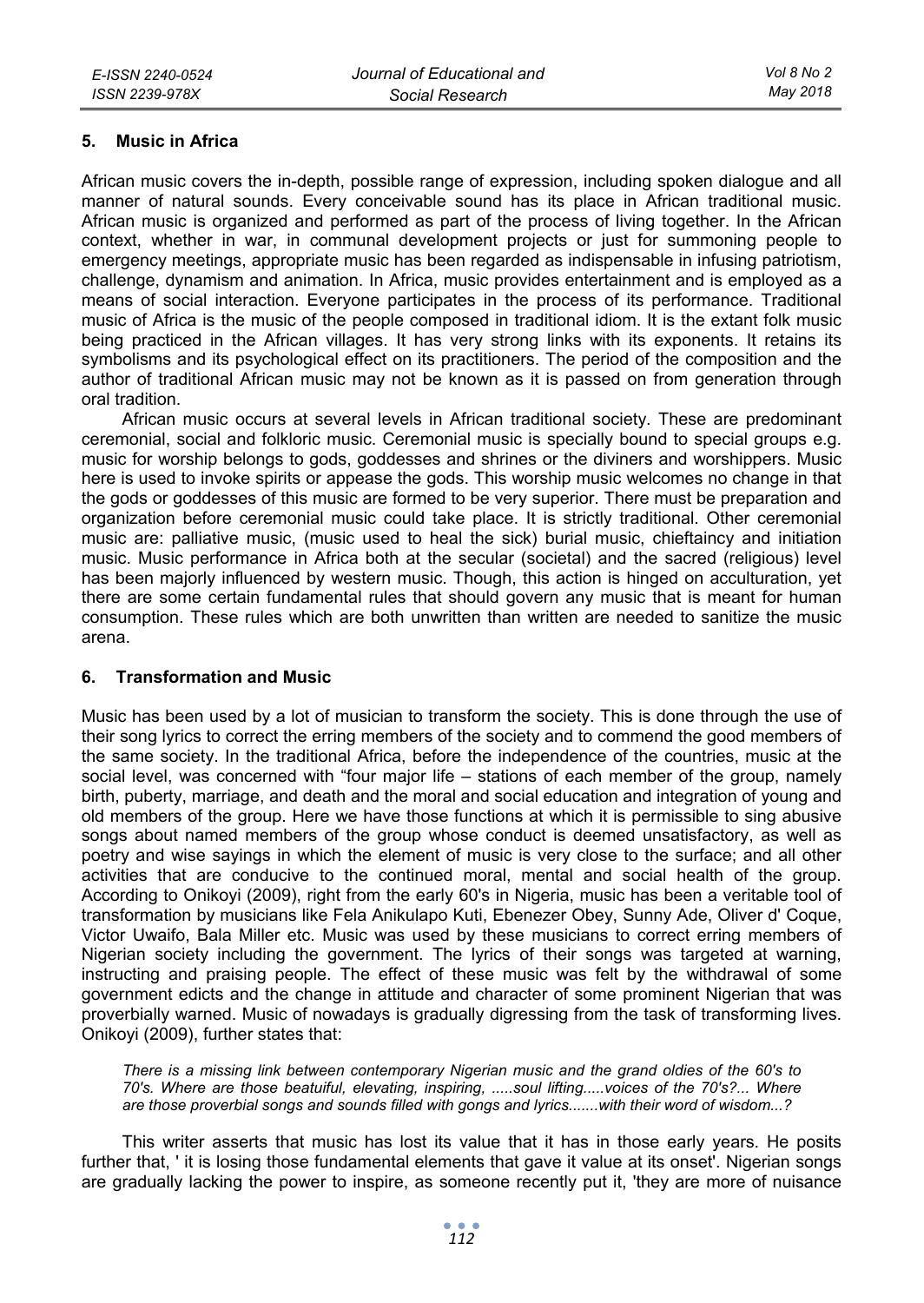| E-ISSN 2240-0524 | Journal of Educational and | Vol 8 No 2 |
|------------------|----------------------------|------------|
| ISSN 2239-978X   | Social Research            | May 2018   |

than inspiration which they are meant to be'. Contemporary songs in the Nigerian music world nowadays often lack rhythm, tone, symphony, good voice and soothing words. There is a need to change this, if social music must be relevant to the need of the society.

### **7. Need for Music Education**

The impact of the non-professional musicians are very much felt in the society because they are known to make 'successful and better living' than their trained counterpart (Onikoyi, 2009). Yet, the inadequate training of these so called successful musicians create a big hole that is causing a problem in the music 'arena'. There is need to bridge this gap with a qualitative music education in order to bring about the desired reformation in the way music is performed, produced and consumed. Music education is not only concerned with developing musicianship and musical creativity in the present but also to teach students how to continue developing their musicianship in the future. Music education extend the range of people's expressive and impressive powers by providing them with opportunities to formulate musical expressions of emotions, musical representations of people, places and things and musical expressions of cultural-ideological meanings. When this range of opportunities for musical expression and creativity is combined with the opportunities presented by texts in vocal and choral works, music makers gain numerous ways of giving artistic form to their powers of thinking, knowing, valuing, evaluating, believing and feeling which, in turn, challenge listeners' conscious powers and musical understanding. (Elliot, 2011) The praxial philosophy holds that music has many important values. Self-growth and self-knowledge and the unique emotional experience of musical enjoyment that accompanies these are among the most important values of music and music education.

## **8. Teacher Training and Improved Music Composition and Consumption**

A qualitative and well articulated music teacher training is needed to upgrade the musical knowledge of the society. This is because many factors contribute to the quality of music composition, such as the professional competence of the teacher, which includes music composition knowledge, general musicianship, knowledge of music pedagogy, curricular knowledge, performing experience, and certification status (Aninwene, 2011). Teacher effectiveness depends on how well a teacher performs in the classroom, and this is dependent on how musically competent the teacher is. The level of teacher's music competence depends in turn on the teacher training curriculum, the level of competence of the trainer, and that of the mentor at the school to which the teacher is assigned. If we have quality and well-trained teacher of music right from the pre-primary to the higher classes, the musicians would have had a good musical background that will enhance their musical talent for future music performance. This in turn will guide people's consumption of 'good music' and discard of 'bad music'.

#### **9. Conclusion and Recommendations**

This study has been able to establish the transformative power of music in the society. It discovered how music was used to establish order in the western and African nations. It also found the use of music from the antiquity to contemporary times to be same. The paper has established the need for a sound music education for the producers and consumers of music Based on these findings, this study recommends that:

- 1. There is need for a well articulated music teachers education to prepare teachers that will fill the missing gap in today's music composition and performances**.**
- 2. Upper basic music curriculum should be reviewed to include more practical musical skills in African and Western music.
- 3. School authorities should allocate adequate time in the timetable for music practical performance to enable students gain more skills and competencies in music.
- 4. Music studios should be properly equipped by the Ministry of Education, to facilitate the enhancement of the so desired music psychomotor performance in the junior secondary